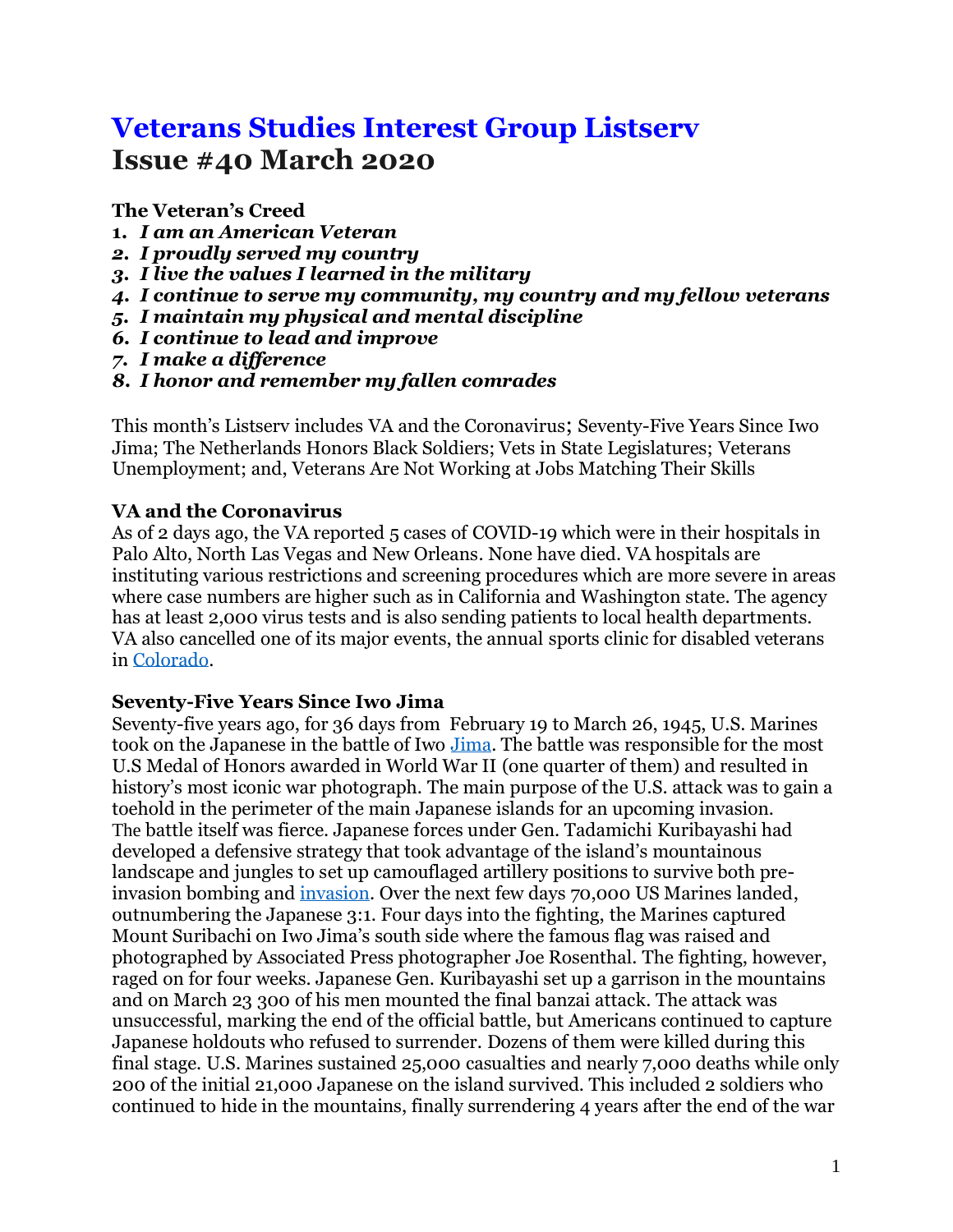in 1949. Although the American military rebuilt the airfield, they never used it to stage an attack on Japan proper, unnecessary in any [event.](https://www.history.com/topics/world-war-ii/battle-of-iwo-jima)

The famous photograph is the basis of the Marine Corps War Memorial of six Marines raising the flag. Sculpted by Felix de Weldon, it is adjacent to Arlington National Cemetery. We now see the second photograph taken with a larger flag. Three of the six Marines, Sgt Michael Strank, Cpl Harlon Block and PFC Franklin Sousley were killed soon after the flag raising. The other three, PFCs Rene Gagnon and Ira Hayes and Navy corpsman John Bradley became celebrities, participating in war bond rallies. But then the mistakes. In 1947, it came out that PFC Henry Hansen was incorrectly identified as Harlon [Block](https://www.irishcentral.com/news/harold-keller-flag-iwo-jima) (both were killed in action). In 2016, PFC Harold Schultz and not John [Bradley](https://www.marines.mil/News/News-Display/Article/810457/usmc-statement-on-iwo-jima-flagraisers/) was identified in the photograph and in 2019, PFC Harold Keller and not Rene [Gagnon.](https://www.nbcnews.com/news/us-news/warrior-iconic-iwo-jima-flag-raising-photo-was-misidentified-marines-n1064766) Nevertheless, the photo remains embedded in public consciousness, a lasting symbol of camaraderie and valor.

The battle of Iwo Jima forms the basis of various movies including two by Clint Eastwood "Flags of our fathers" and "Letters from Iwo Jima" depicting the battle from the American and Japanese sides respectively. There are a number of reunions and celebrations related to the Battle, including one scheduled for March 28 on the [island](https://www.miltours.com/index.php?route=product/product&product_id=112) and one at Camp [Pendleton](https://www.sandiegouniontribune.com/veterans/story/2020-02-15/veterans-honor-75th-anniversary-of-iwo-jima-battle) held on Feb 15. Two New Jersey veterans of Iwo Jima, 99 year-old John Welsh of Gloucester Township and 97-year-old Francis "Frank" or "Elmer" Beach of Oaklyn, both of whom had seen the flag raising, met, shook hands and exchanged war stories at the Battleship New Jersey museum. The Imo Jima Association maintains a Web site [here](https://www.iwojimaassociation.org/) and the National Marine Museum [here.](https://www.usmcmuseum.com/battle-of-iwo-jim%20there%20has%20been%20an%20upticka.html)



Postage stamp of the Iwo Jima flag raising issued in 1945. On the day of issue there were long lines to buy it and over 137 million were ultimately [sold.](http://www.iwojima.com/stamps/index.htm) Many thought that this photo lifted the spirits of the country and helped continue the war

#### **The Netherlands honors black soldiers**

Among the heroic soldiers who fought in Northern Europe following D-Day was the 784th Tank Battalion, a segregated African American [force.](https://www.washingtonpost.com/history/2020/02/11/black-soldiers-wwii-dutch-liberation/) Their first duty was in the Netherlands. After the D-Day landing, the Allies had moved into the Netherlands in September 1944. On Christmas Day 1944, the 784th Tank Battalion arrived at Soissons, France from which they were directed to the 35th infantry (Wagonwheel) Division. At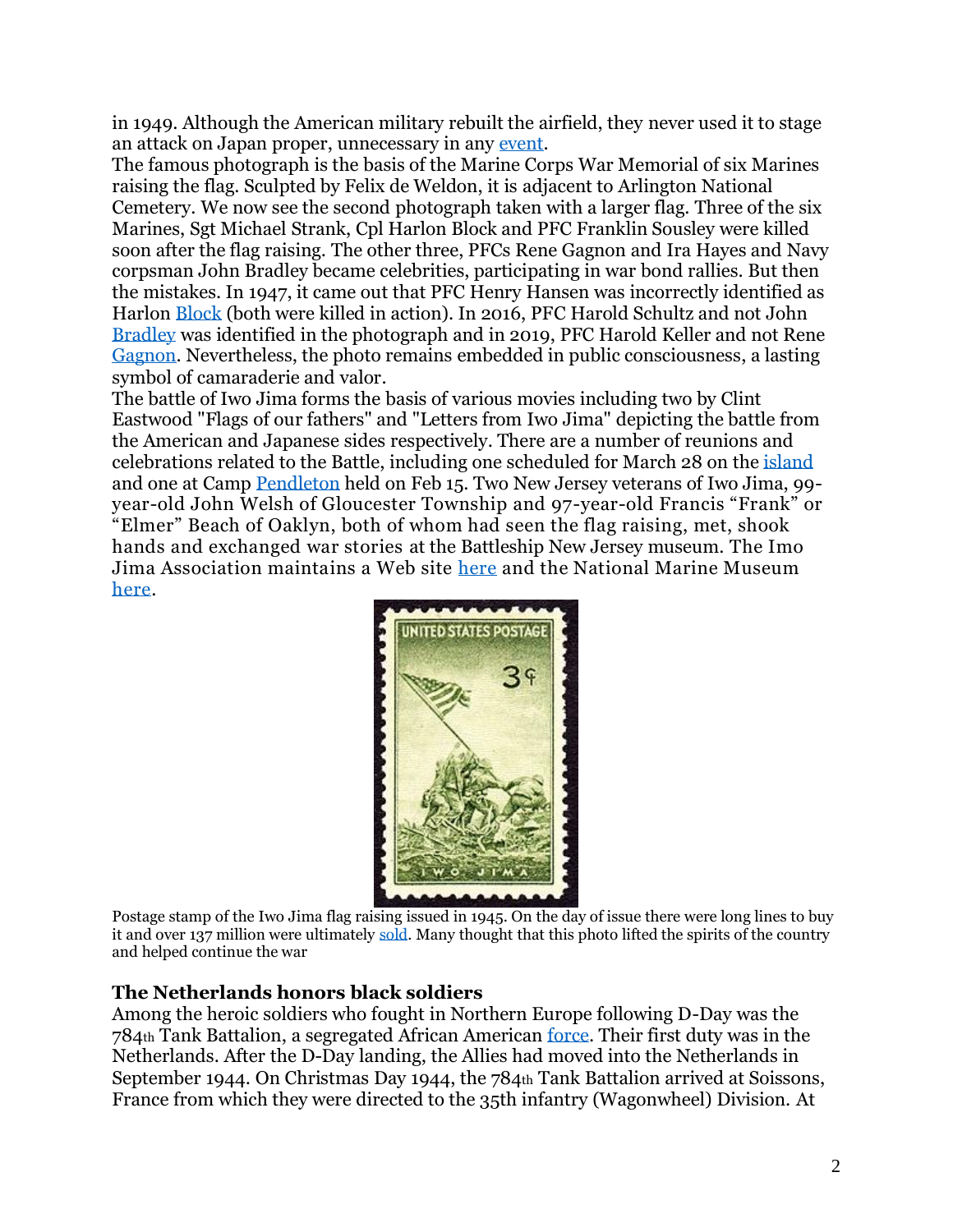that time, African Americans generally performed supportive rather than direct combat duty. Their first job was to bring nearly 20,000 soldiers who died on the march to Germany to burial. They ferried the corpses from makeshift cemeteries and conducted makeshift services to give the deaths dignity. Ultimately the burial grounds became the Netherlands American Cemetery at Margraten.

But the service of the 784th did not stop there and, because of manpower needs, they wound up fighting in the Allied campaign. Many of the soldiers who died in the Netherlands, some 8,291 of them, are buried at Margraten Cemetery, which is akin to Arlington National Cemetery in the U.S. Every year there are wreath laying ceremonies. Among the graves are those of 172 African American soldiers who fought in segregated units and have been largely overlooked by history. About 10 years ago, Dutch and American historians began to work on the contributions of these black liberators, trying to find descendants and relatives. of the soldiers in these units. Researchers have made extensive efforts to find their families through the American Genealogical Society and other approaches as part of a Black Liberators [Project.](https://www.militarytimes.com/military-honor/black-military-history/2020/02/13/seventy-five-years-later-the-netherlands-honors-the-black-liberators-who-helped-end-the-nazi-occupation/)

Cpl. Jefferson Wiggins, a sharecropper's son who escaped Jim Crow to join the segregated Army was in the 784th. Wiggins later received a battlefield commission from Gen. Patton and went on to write books about his service in the segregated military and gave a graduation keynote address at West [Point.](https://www.militarytimes.com/military-honor/black-military-history/2020/02/13/seventy-five-years-later-the-netherlands-honors-the-black-liberators-who-helped-end-the-nazi-occupation/) He died in 2013. Cpl. James Baldwin was part of the same force and recently received recognition from the Dutch Embassy in Washington. Now 95, he plans to visit Margraten one last time on his hundredth [birthday.](https://www.militarytimes.com/military-honor/black-military-history/2020/02/13/seventy-five-years-later-the-netherlands-honors-the-black-liberators-who-helped-end-the-nazi-occupation/)

## **Vets in State Legislatures**

According to a study by Rebecca [Burgess,](https://www.aei.org/multimedia/veterans-in-state-legislative-chambers-snapshot-2020-edition/) veterans accounted for 12% of state legislators in 2018, down from 14% [in 2016.](https://www.stripes.com/news/veterans/va-says-second-veteran-diagnosed-with-coronavirus-awaits-cdc-confirmation-1.621462) (Veterans make up about 7% of the adult population). North Dakota, at 20% has the highest percentage and there were increases in those years and CA, IL, MN, NJ, NY and OH while ID, MA, MI, ND and RI saw declines. The Army, which is the service with the highest number of individuals, also provides the highest number of legislators. The total is nearly 1000 veterans serving in state legislators, including 29% post 9/11 veterans. The numbers of veterans in the U.S. Congress also dipped a bit in 2018 as outlined in the December 2018 [Listserv.](https://repository.library.georgetown.edu/bitstream/handle/10822/1052766/Veterans%20Interest%20Newsletter%20Listserv_Issue%2026.pdf?sequence=1&isAllowed=y)

#### **Veterans Unemployment**

In figures released by the Bureau of Labor Statistics on March 6, there has been a slight uptick in veterans' unemployment to [3.6%.](https://www.militarytimes.com/news/pentagon-congress/2020/03/06/veterans-unemployment-up-again/) While this number is far below the 7-10% observed in the mid-2010's, it is the highest level in a year and for the first time since [2016,](https://www.militarytimes.com/news/pentagon-congress/2020/03/06/veterans-unemployment-up-again/) higher than the national unemployment average of 3.5%. The number of unemployed of veterans specifically from the Iraq and Afghanistan wars also saw an increase to 4.5% from below 2% this time last year (though a smaller database makes this number less [reliable\)](https://www.militarytimes.com/news/pentagon-congress/2020/03/06/veterans-unemployment-up-again/) . About 8.9 million veterans are currently in the [workforce](https://www.militarytimes.com/news/pentagon-congress/2020/03/06/veterans-unemployment-up-again/) with about 330,000 veterans nationwide looking for work last month. Over the years, veterans' earnings have been higher than their [counterparts.](https://www.pewresearch.org/fact-tank/2019/12/09/veteran-households-in-u-s-are-economically-better-off-than-those-of-non-veterans/)

# **Veterans Are Not Working at Jobs Matching Their Skills**

The modern-day military is a center for highly advanced technology. Other countries have yielded substantial technological returns on their training of the military. Israel,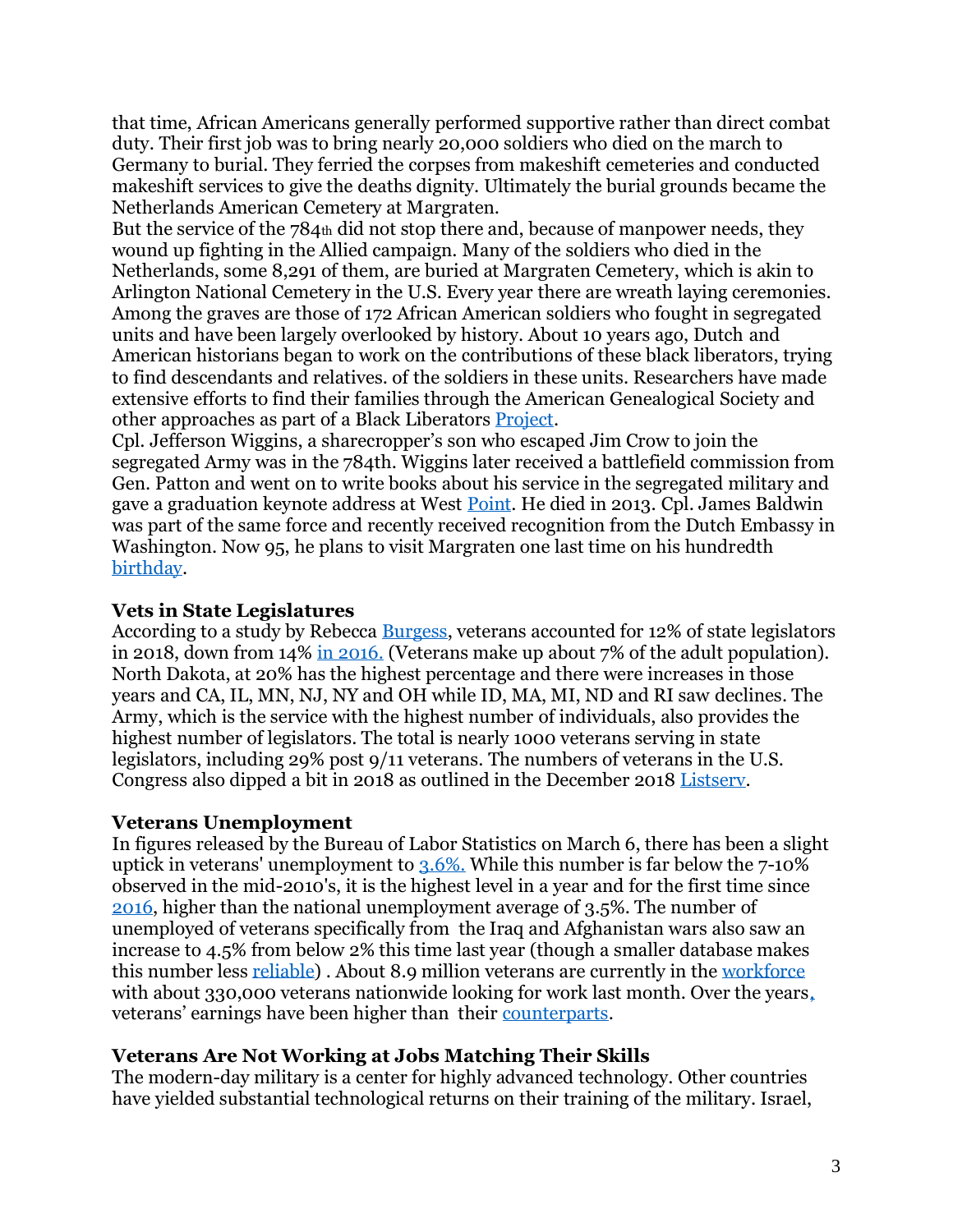for example, has made itself an international technological powerhouse in part on this basis.

We need to catch up. A recent New York Times [article](https://www.nytimes.com/2020/03/07/us/politics/veterans-jobs-employment.html) discusses a Linkedin [study](https://socialimpact.linkedin.com/content/dam/me/linkedinforgood/en-us/resources/veterans/LinkedIn-Veteran-Opportunity-Report.pdf) of veterans and nonveterans with bachelors degrees, on the issue. In general, veterans' employment has been excellent with lower unemployment than civilian counterparts in the past few years (until a slight change this month– see above). However, it has been estimated that 33% of veterans are underemployed, 15.6% more tha[n nonveterans.](https://socialimpact.linkedin.com/content/dam/me/linkedinforgood/en-us/resources/veterans/LinkedIn-Veteran-Opportunity-Report.pdf) (Underemployment is defined as a deficiency in paid work or work not using person's [skills.](https://socialimpact.linkedin.com/content/dam/me/linkedinforgood/en-us/resources/veterans/LinkedIn-Veteran-Opportunity-Report.pdf))

About 55% of veterans in transition do something totally different than they did in the military according to the LinkedIn study. Veterans without college degrees may be "pushed toward low skill jobs even though their training and the culture of the military might well translate into other types of [positions.](https://www.nytimes.com/2020/03/07/us/politics/veterans-jobs-employment.html)" Many jobs require licenses and training for skills that veterans learned, particularly in healthcare. For example, veterans with knowledge in emergency responses may have no immediate access to credentialing processes to become physician's assistants (though in fact physician assistant programs initially borrowed much from the duties of military corpsman). There needs to be reform in occupational licensing laws. For example, the recent DoD budget bill has a provision to conduct a pilot program for collaboration with colleges and healthcare systems to grant credit toward Physician Assistant studies for previous military work. At Carolinas Medical Center in Charlotte NC, there is a program to teach veterans to translate military medical training to civilian hospitals. One startup, Parsable, aims to shift industrial workers from paper to technology and has a goal to hire 10% of its staff from the veteran pool (they now have about 6%). Appeals to hire veterans tend to be based on patriotism and help for damaged veterans. However, we also need to orient our thinking to the skills that these veterans have. In addition, there has to be more work to get them the training they need via the G.I. Bill which provides many useful approaches to leap ahead of their nonveteran counterparts but may be ill-used.

The Listserv is available as an archive on the Georgetown University Library website under the title "Veterans Interest [Newsletters](https://repository.library.georgetown.edu/handle/10822/1050313)".

Joel Kupersmith, M.D. Director, Georgetown University Veterans Initiatives Professor of Medicine

**Stats Section Casualties in the Mexican Civil and Spanish-American Wars**